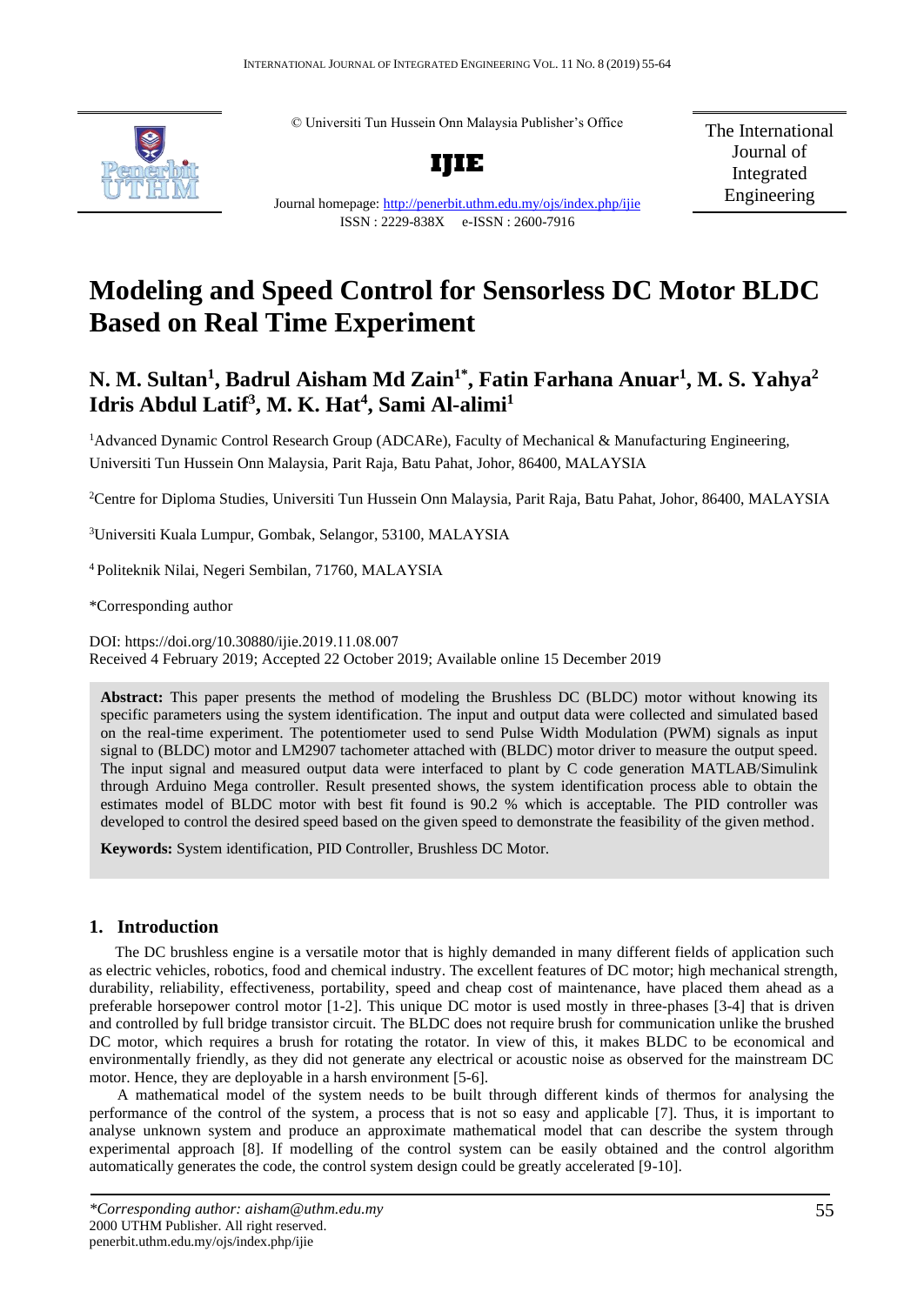This paper proposed the system identification based on real-time experiment to solve the above problems in fast and efficient way. The producer of the system identification system which needs to get the approximate mathematical model of the system, a certain input signal must be loaded, and the device output detected. In order for a good parameters identification system to be optimized, the input signal should have the capacity to holds a wide range of frequency to be able to identify the whole spectrum of plant dynamics [5]. Therefore, closed-loop control speed simulation built and the PID controller are implemented in the system proposed since that proportional–integral derivative (PID) controllers has been used widely in various of applications control system such as speed and position and represented by the question (1) [11-14]. The acronym  $K_p$  represent proportion gain coefficient,  $K_i$  means integral time coefficient,  $K_d$  is differential time coefficient. PID parameters controllers found by self-function of PID controller in MATLAB toolbox. Then, the PID controller implemented with the system's mathematical model, obtained from the system identification and the response performance of the system was analysed. Based on the simulation results, the system identification process ease to get the mathematical model of any dynamic system using a low-price controller, e.g the Arduino Mega embedded controller [15].

$$
u(t) = k_p e(t) + k_t \int_0^t e(t)dt + k_d \frac{d_e(t)}{dt}
$$
\n(1)

#### **1.1 System Structure**

 The system structure of the control system consists of the potentiometer, brushless motor with LM2907 tachometer, Arduino Mega 2560 controller as well as brushless DC motor driver and +24 power supply. The Potentiometer sends the signal as PWM to operate the BLDC motor. The installed LM2907 tachometer measures the rotational speed of the BLDC motor starting from the moment the motor starts to rotate. The Arduino Mega controller captured BLDC Motor output speed and send it to the native computer through COM serial communication port to display the captured input signal (PWM), and measured speed in a developed MATLAB/Simulink model.



**Fig. 1 - System Structure**

 The speed generated from the brushless motor is dependent on the PWM signals; if the signal of PWM increased the output speed of the motor will increase, and if the signal of PWM decrease, the output speed will decrease in real time through MATLAB/Simulink simultaneously.

#### **2. Method**

#### **2.1 Data Collection**

 To model the BLDC motor based on the system identification required to collect the data based on the experiment conducted in real time. The embedded controller Mega has been interfaced to host-PC by COM serial communication. Fig. 2 shows communication between the brushless DC motor, driver, and embedded Arduino controller and host-PC. The step signal has been transmitted to brushless DC motor driver as desired speed over the Arduino Mega controller. Output speed of brushless DC motor captured by LM2917 tachometer and send to host-PC for processing the input and output data. PWM signal and output data measured were achieved by using Arduino hardware support block-set Simulink model.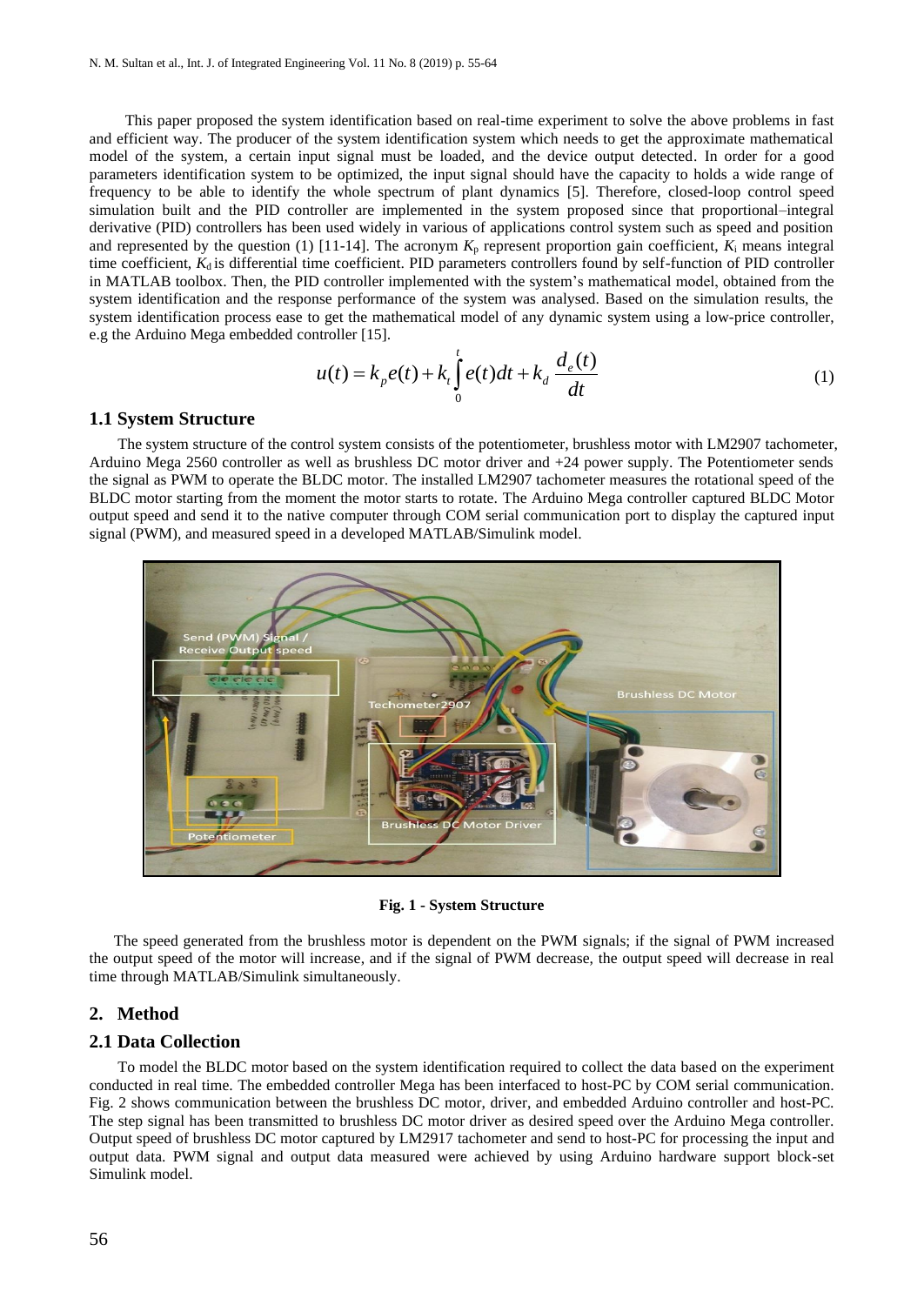

#### **Fig. 2 - The serial communication between Arduino, BLDC motor and MATLAB/Simulink with computer**

 The following are the four stages involved with any experimental process that requires system identification for obtaining the dynamics of a system's motor [16]:

- 1) Experiment design and Data collection
- The purpose of this step is to collect a large set of data input and output while the system under operation.
- 2) Determine and define the model structure
- Choosing the model structure and find the best model stable.
- 3) Parameters estimation

Determines the fitting model used to measure the acceptance level based on percentage and recommend the best-fit model. Repeat this step this step till find the acceptance percent which should be  $> = 90\%$ .

#### 4) Model validation

Model validation and identified used to investigate whether it meets the model requirements.

The flow chart below shows the process of the system identification that used in this project.



**Fig. 3 - System identification steps [13]**

#### **2.2 Experiment Setup**

System identification toolbox [17] is considered an alternative way to model BLDC motor by finding the transfer function of the system. In this work, the potentiometer is varied to send step signal 0-225 to PIN 9 to generate (PWM)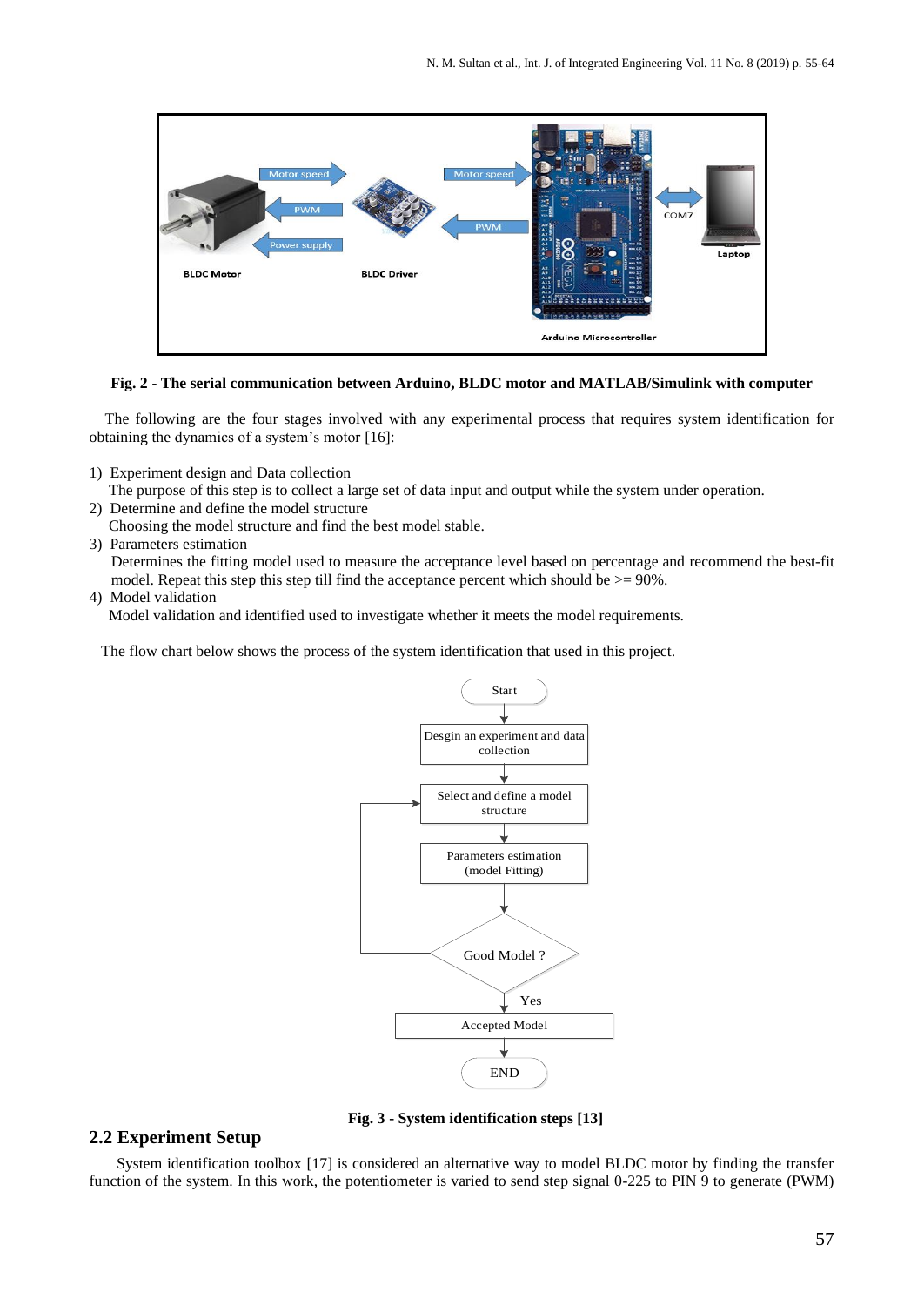waves to rotate the BLDC motor as shown in Fig. 4. The motor output speed, captured by LM2907 tachometer, is connected to PIN1 in the Arduino Mega controller. The speed coming from the BLDC motor is measured through tachometer transmitted over Arduino Mega microcontroller to host of the computer for the processing the data and model the system. The actual I/O data from the physical system of BLDC motor collected by the Arduino Mega and received by serial configuration port at MATLAB/Simulink in real time.



**Fig. 4 - Model for generated input and output data in Simulink**

Fig. 4 shown the model generated input and output data used in MATLAB/Simulink model of Arduino controller program with a sampling time T=0.01s in the Simulink model and +24V volt supplied to BLDC motor. The speed of BLDC motor is varied from 0 to 3000 RPM which is the maximum speed of Brushless DC motor. The input signal is PWM signal and the output is BLDC motor's speed. The motor's speed and eventual performance will be analysed at no load condition. The input and output signals are exported to MATLAB work area, in where u1 for input variable, y1 for output variable. Fig. 5 shows system identification in MATLAB.



**Fig. 5 - System identification**

 The data input and output collected from the experiment are shown in Fig. 6. A different model, such transfer function, state question model, the nonlinear model could be used to estimate the system model. In this paper, the transfer function has been used for estimation the model of the Brushless DC Motor.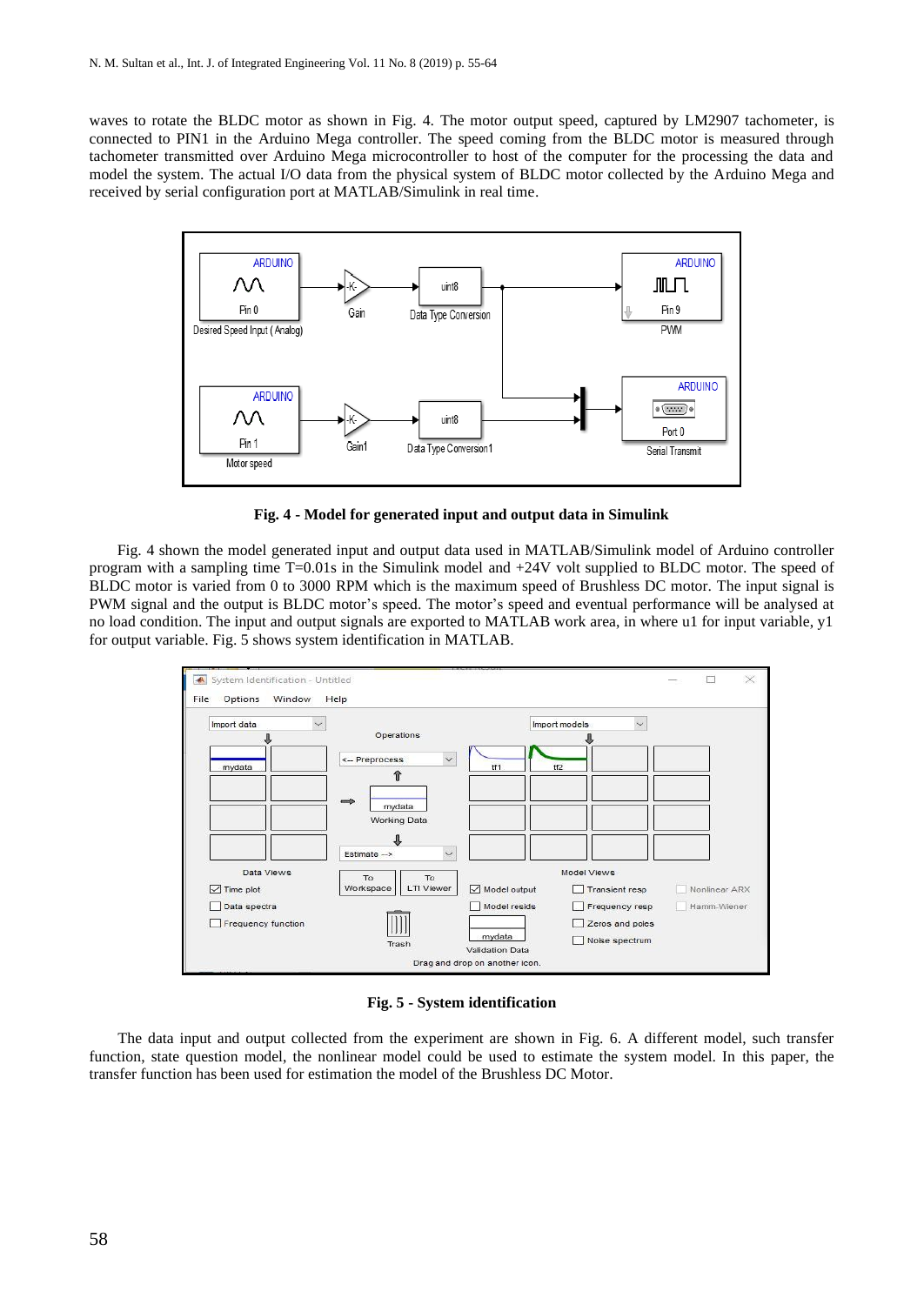

**Fig. 6 - Input and output data extracted from real time experiment**

System identification analysis is shown in Fig. 7 where the best fits of the system found is 90.2% after processing the input and output signals in MATLAB's system identification toolbox. The system's transfer function is shown in question (2) and as open-loop system.

### **3. Result and Discussion**

#### **3.1 Open-loop response**

 Open-loop response: Table 1 shows the response parameters of the model determined from the system identification process, which represent the actual response of BLDC motor working efficiency. The system parameters where is on open loop control system without any controller applied to the system model.



**Fig. 7 – System identification best fit**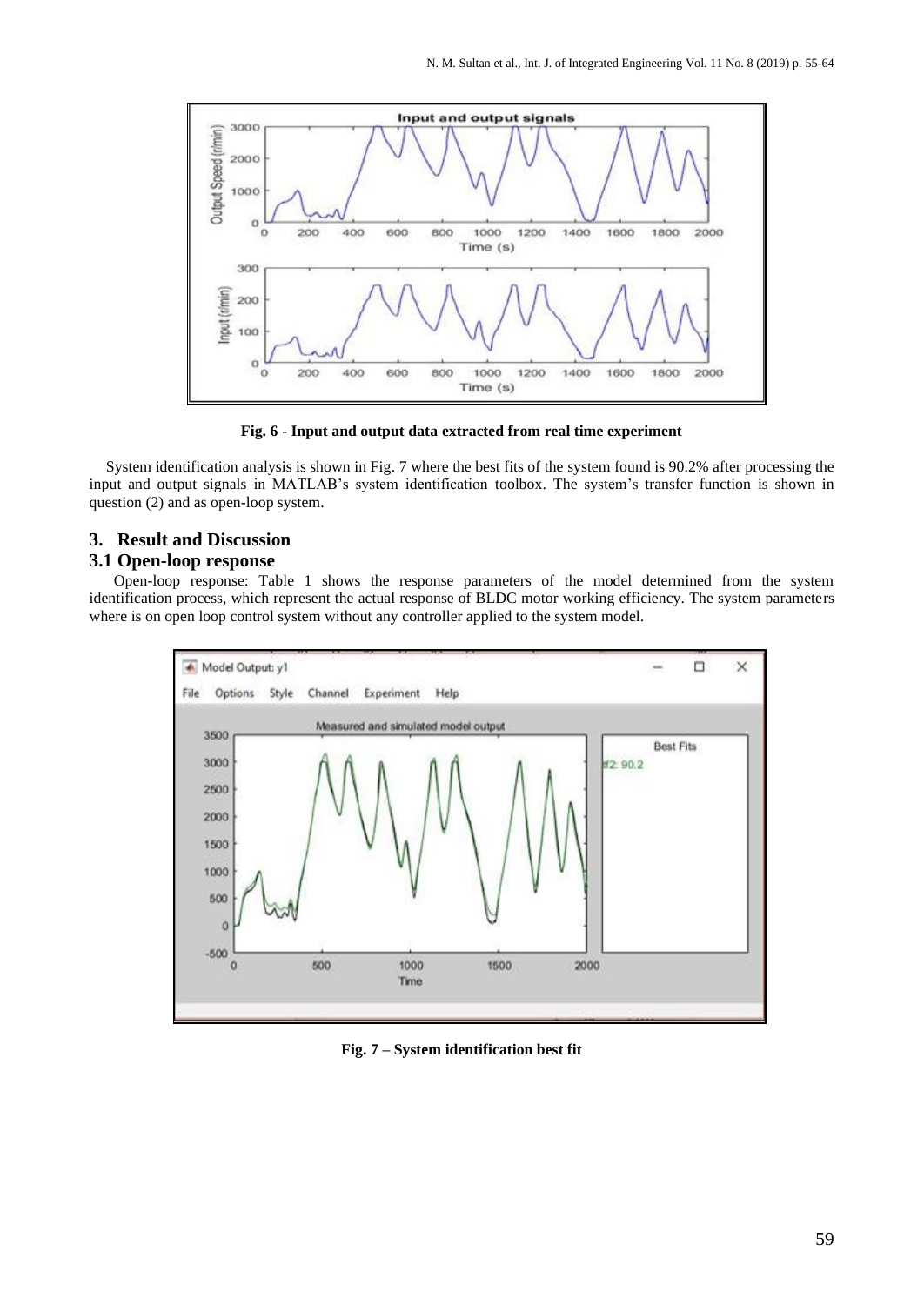

**Fig. 8 – Identification process**

$$
G(s) = \frac{0.9704}{s^2 + 1.126s + 0.07445}
$$
 (2)



| <b>Parameter</b> | Value     |  |
|------------------|-----------|--|
| Rise time        | 23.44 sec |  |
| Settling time    | 31.25 sec |  |
| Overshoot        | 11 %      |  |
| Steady state     | 13        |  |

 Fig. 9 shows the poles and zeros obtained from open- loop control system. There is one zero and two poles. From the response shown in Fig. 9, the zero at the left side but poles in right-direction of real-axis which mean the system not stable. In order the system to be stable, both of zeros and poles at the left side of real axis.



**Fig. 9 – Poles and zeros of open-loop system**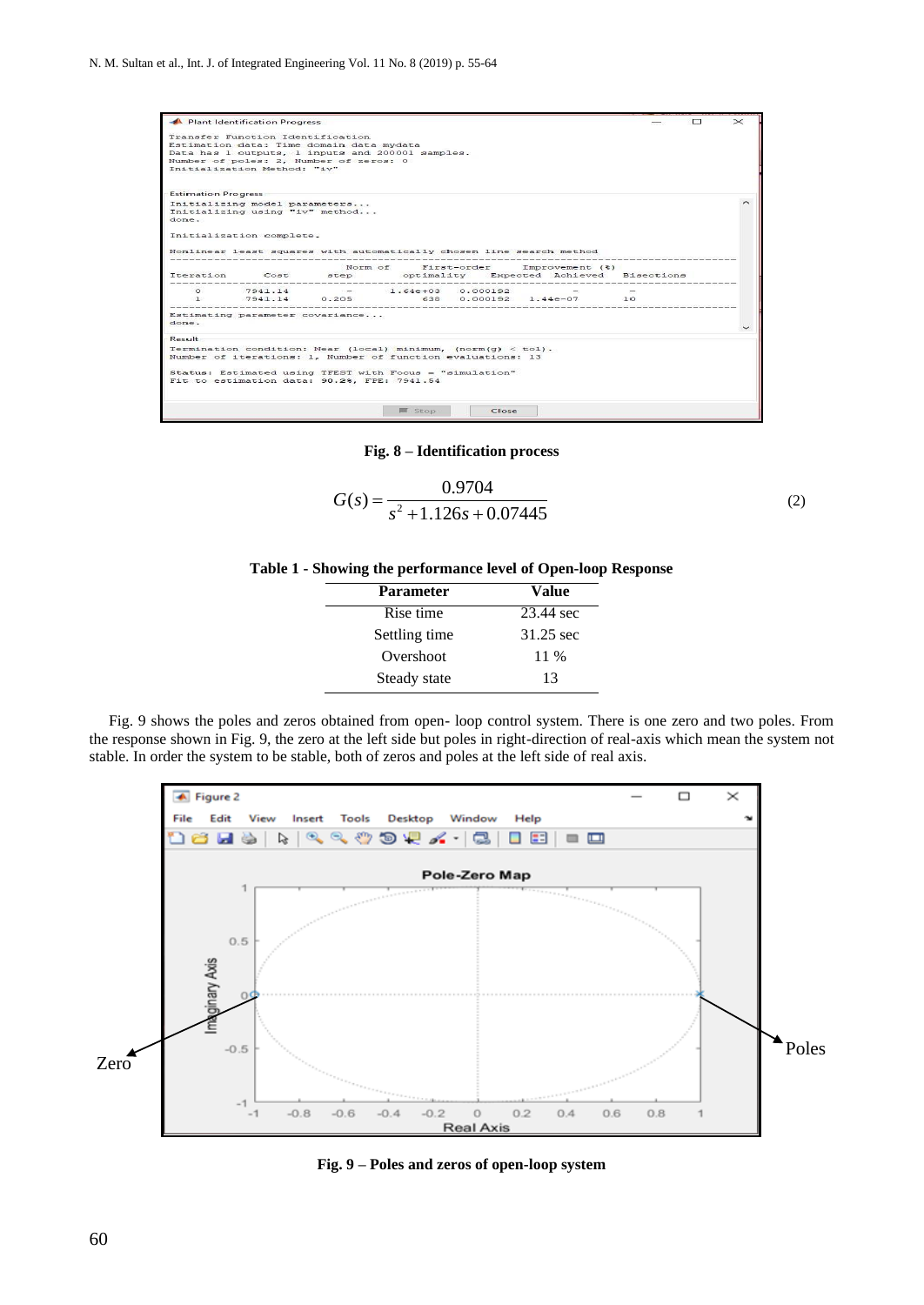#### **3.2 Model Validation**

The transfer function of the system obtained was validated by comparing the measured speed output of BLDC motor response with the response gotten from the model, which serves as the transfer function. In the process of validation, the PMW signal was taken as input (yellow color) to model, then comparison between simulated speed and the measured speed (black color) was made. Fig. 10 show the response of the transfer function (red color) is fitted the measured output speed of the BLDC motor.

#### **3.3 A closed-loop System simulation**

 In the simulation, the speed control was represented by a closed system in evaluating its transfer function, using MATLAB Software. Fig.11 shows the closed response of the system without any controller has been applied. As it can be seen, the response has improved where the step signal reduces settling time and rise time. However, overshoot has been increased. Since the overshoot of the system increased, the system will be influenced by PID controller to reduce the overshoot and to improve the system response for better performance in a real application.



**Fig. 10 - Model validation of transfer function** 



**Fig. 11 - Closed-loop response**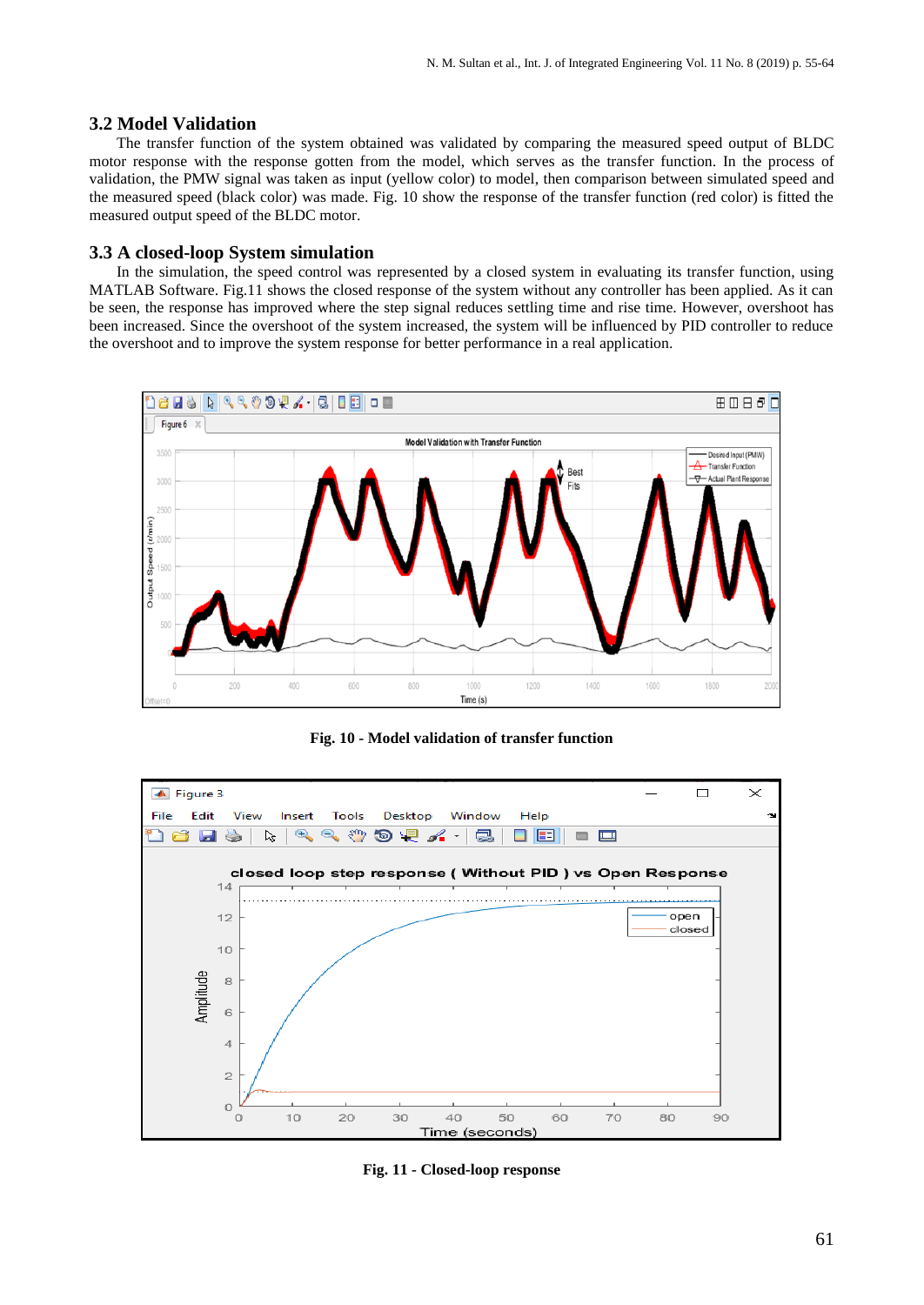| <b>Parameter</b>   | Value       |  |
|--------------------|-------------|--|
| Rise time          | 1.7047 sec  |  |
| Settling time      | 5.70064 sec |  |
| Overshoot          | 12.57%      |  |
| Steady state value | 0.929       |  |

**Table 2 – Performance indicator of closed-loop response** 

#### **3.4 PID Simulation Result**

The transfer function in question (2), obtained based on system identification, was employed to develop a traditional PID controller to control the speed based on the desired speed given using question (1). Fig. 12 shows the complete model that represents the PID controller in MATLAB/Simulink. The estimated error *e(t)* in between the desired and the generated speed of the plant is fed into the controller. However, the controller will adjust the entering signal to the model as a suitable value based on error given to the brushless DC motor, so it can achieve the desired speed with fast response and reducing the overshoot and settling time of the system.



**Fig. 12 – Model PID controller for speed control**

MATLAB PID tuner provides the suitable method for tuning PID controller's parameters. The basis of PID tuner is on the MathWorks theorem to turn the PID controllers to achieve the fast-dynamic performance, stability, and robustness of the control system. If the PID gains is tuned, it can make the system to perform at its peak by reducing settling time, rise time and overshoot of the system. In this work, we have tuned the PID controller to obtain the preffered response rate of the BLDC motor produced from the system identification modeling technique. The PID parameters obtained after tuning are  $Kp= 50$ ,  $Ki = 101$  and  $Kd= 18$ .

| Block Parameters: PID Controller        |                                                                                                                                                                                                                                         | $\times$            |
|-----------------------------------------|-----------------------------------------------------------------------------------------------------------------------------------------------------------------------------------------------------------------------------------------|---------------------|
| <b>PID Controller</b>                   |                                                                                                                                                                                                                                         | $\hat{\phantom{1}}$ |
| (requires Simulink Control Design).     | This block implements continuous- and discrete-time PID control algorithms and includes advanced features such as<br>anti-windup, external reset, and signal tracking. You can tune the PID gains automatically using the 'Tune' button |                     |
| Controller: PID                         | Form: Parallel<br>$\overline{\phantom{0}}$                                                                                                                                                                                              |                     |
| Time domain:                            |                                                                                                                                                                                                                                         |                     |
| Continuous-time                         |                                                                                                                                                                                                                                         |                     |
| ◯ Discrete-time                         |                                                                                                                                                                                                                                         |                     |
|                                         |                                                                                                                                                                                                                                         |                     |
| Main<br><b>PID Advanced</b>             | Data Types<br><b>State Attributes</b>                                                                                                                                                                                                   |                     |
| <b>Controller parameters</b>            |                                                                                                                                                                                                                                         |                     |
| Source:                                 | <b>Compensator formula</b><br>$\Box$<br>internal                                                                                                                                                                                        |                     |
| Proportional (P):                       | 50                                                                                                                                                                                                                                      |                     |
| Integral $(1)$ :                        | 101                                                                                                                                                                                                                                     |                     |
| Derivative (D):                         | $P + I\frac{1}{s} + D\frac{N}{1+N^{\frac{1}{n}}}$<br>18                                                                                                                                                                                 |                     |
| Filter coefficient (N): 1604.7382077706 |                                                                                                                                                                                                                                         |                     |
|                                         | Tune                                                                                                                                                                                                                                    |                     |
|                                         |                                                                                                                                                                                                                                         |                     |
| <b>Initial conditions</b>               |                                                                                                                                                                                                                                         |                     |
|                                         | OK<br>Cancel<br>Help<br>Apply                                                                                                                                                                                                           |                     |

**Fig. 13 – PID controller auto tuning in MATLAB/Simulink**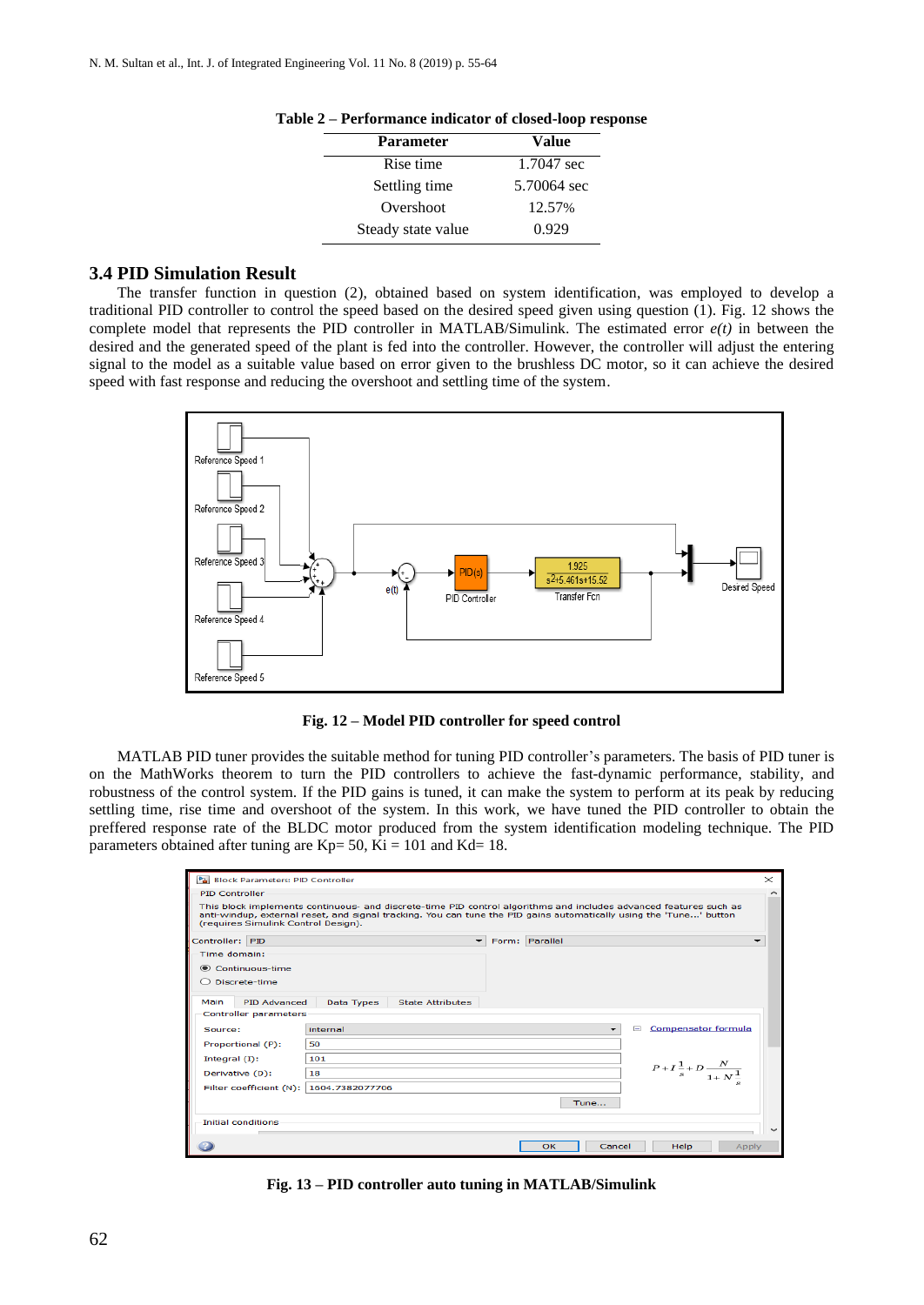#### **3.5 PID tuning speed control Simulink**

The accuracy of response of the BLDC motor model is established by simulating the model with the tuned PID parameters obtained and output plot analysis. The output of automated model for the PID control parameters and replicated close motor speed is shown in Fig. 14. Sort of desired speeds given as the input to the model with 800, 600 and 1100 RPM respectively as indicated in black colour and PID response indicated the red colour. PID response followed to the given values of desired speed. Since PID response followed the given speed even though that the speed varied continuously, tuned PID controller has succeeded in controlling the model's speed, in accordance to the desired speed given, even if any load is applied to control system because the auto-PID controller will maintain the stability of the system as desired speed. To vary simulation speed of tuned PID control, another set of desired speeds given (1000,500,900,700 and 0 RPM) to model in closed-loop motor speed as Fig. 15. Based on the PID response of these new data, the response of the system is tracked the desired speed as it can be seen in Fig.16 and validated that the system is under the PID controller. Based on Table 3 the parameters of tuned PID controller speed controller, the system parameters improved, and which indicated tuned PID controller maintain the system stability and robustness under the changing of the speed.



**Fig. 14 – Simulation of PID controller model response with speed control**



**Fig. 15 – Varying the PID controller based on desired speed given**

#### **4. Conclusion**

 The speed control of Brushless DC motor based on the system identification was studied to identify the mathematical model of a control system using an embedded Arduino 2560 controller of high economic importance. The